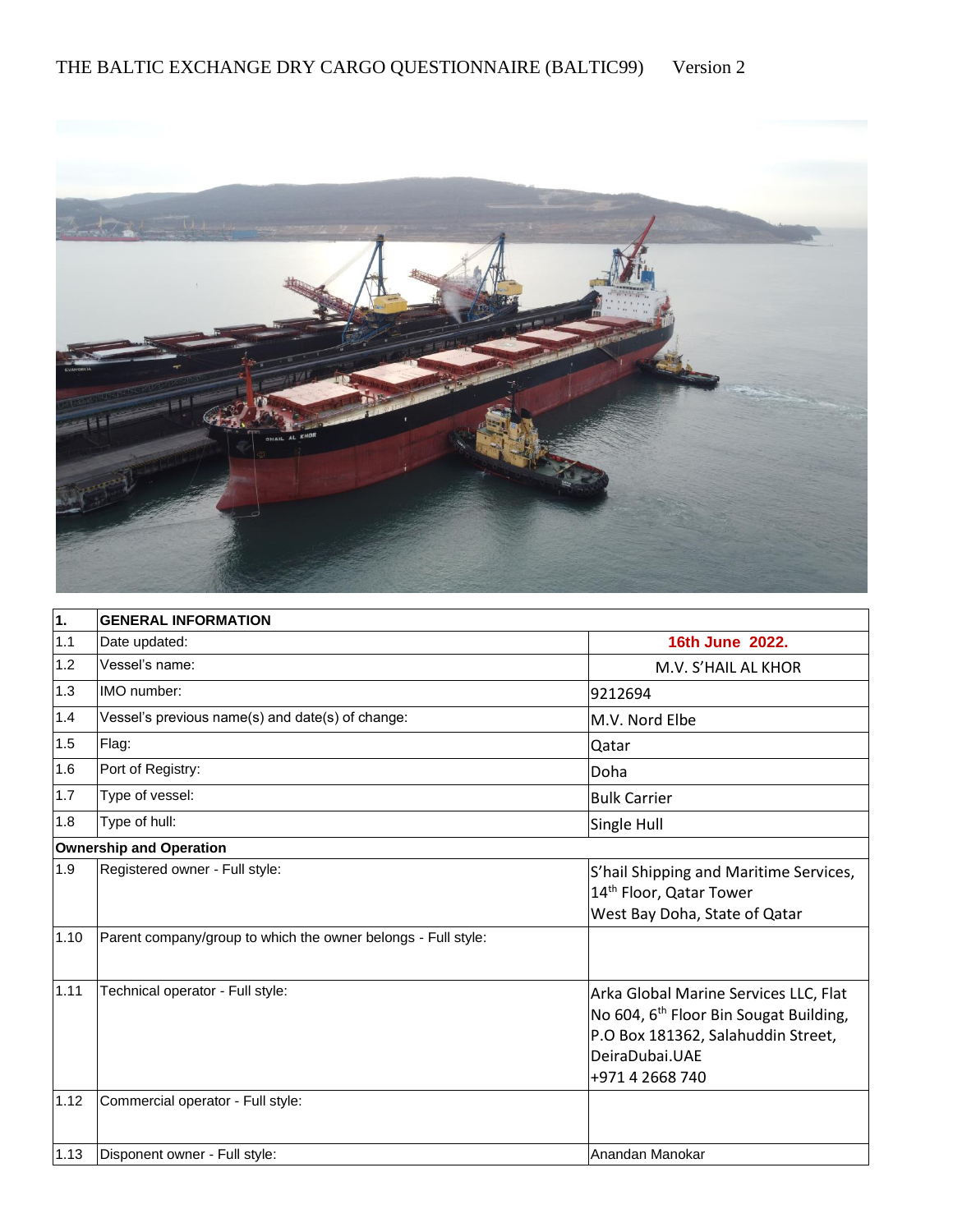|                   |                                                                                                                                |                                                        | Mob:+9715 6404 5400<br>Skype: anandan13790@gmail.com<br>Email: ops@teambulkcarriers.com | Team Bulk Carriers Pte. Ltd.   Operations<br>Website: www.teambulkcarriers.com |  |
|-------------------|--------------------------------------------------------------------------------------------------------------------------------|--------------------------------------------------------|-----------------------------------------------------------------------------------------|--------------------------------------------------------------------------------|--|
| 1.14              | Does disponent owner have vessel on time charter or bareboat:                                                                  |                                                        |                                                                                         |                                                                                |  |
| 1.15              | Since when vessel has been under Disponent owner:                                                                              |                                                        |                                                                                         |                                                                                |  |
| 1.16              | Number of vessels in disponent owner's fleet:                                                                                  |                                                        |                                                                                         |                                                                                |  |
| <b>Builder</b>    |                                                                                                                                |                                                        |                                                                                         |                                                                                |  |
| 1.17              | Builder (where built) / Yard number:                                                                                           | Hyundai Heavy<br>industries Ltd,<br>Man,<br>B&W/Diesel | Mokpo, South Korea                                                                      |                                                                                |  |
| 1.18              | Date delivered (built):                                                                                                        |                                                        | <b>Built 2001</b>                                                                       |                                                                                |  |
|                   | <b>Classification</b>                                                                                                          |                                                        |                                                                                         |                                                                                |  |
| 1.19              | Classification society:                                                                                                        |                                                        |                                                                                         | <b>NKK</b>                                                                     |  |
| 1.20              | Class notation:                                                                                                                |                                                        | NS (Bulk carrier) (ESP) MNS (M0)                                                        |                                                                                |  |
| 1.21              | If Classification society changed, name of previous society:                                                                   |                                                        |                                                                                         | <b>NA</b>                                                                      |  |
| 1.22              | If Classification society changed, date of change:                                                                             |                                                        |                                                                                         | ΝA                                                                             |  |
| 1.23              | Date and place of last dry dock:                                                                                               |                                                        | 14.02.2021                                                                              | Zhoushan, China                                                                |  |
| 1.24              | Date next dry dock is due:                                                                                                     |                                                        |                                                                                         | 13 Feb 2024                                                                    |  |
| 1.25              | Date of last special survey / next survey due:                                                                                 |                                                        | 14.02.2021                                                                              | 31.03.2026                                                                     |  |
| 1.26              | Date of last annual survey / next survey due:                                                                                  |                                                        | 06 May 2022                                                                             | Range 31 Dec 2022 -<br>30 Jun 2023                                             |  |
| 1.27              | Is vessel entered in classification approved enhanced survey program?                                                          |                                                        | Yes                                                                                     |                                                                                |  |
| 1.28              | Does vessel comply with IACS unified requirements regarding number 1 cargo Yes<br>hold and double bottom tank steel structure? |                                                        |                                                                                         |                                                                                |  |
|                   | Has this compliance been verified by the classification society?                                                               | Yes                                                    |                                                                                         |                                                                                |  |
| <b>Dimensions</b> |                                                                                                                                |                                                        |                                                                                         |                                                                                |  |
| 1.29              | Length Over All (LOA):                                                                                                         |                                                        | 224.97 metres                                                                           |                                                                                |  |
| 1.30              | Length Between Perpendiculars (LBP):                                                                                           |                                                        | 217.00metres                                                                            |                                                                                |  |
| 1.31              | Extreme breadth (Beam):                                                                                                        |                                                        | 32.25 metres                                                                            |                                                                                |  |
| 1.32              | Moulded depth:                                                                                                                 |                                                        | 19.80metres                                                                             |                                                                                |  |
| 1.33              | Keel to Masthead (KTM) / KTM in collapsed condition (if applicable):                                                           |                                                        | 48.43 metres                                                                            |                                                                                |  |
| 1.34              | Distance from waterline to top of hatch coamings or<br>top of hatch covers if side-rolling hatches                             | No1. Hatch                                             | Midships                                                                                | Last Hatch                                                                     |  |
|                   | Ballast condition: Draft: F: 2.20m / A 4.60m<br>(ballast holds not flooded, basis 50% bunkers)                                 | 18.95                                                  | 17.2                                                                                    | 15.44                                                                          |  |
|                   | Full ballast condition: Draft: F: 2.3m / A 4.70m<br>(ballast holds flooded, basis 50% bunkers)                                 | 15.88                                                  | 14.24                                                                                   | 12.6                                                                           |  |
|                   | Light condition (basis 50% bunkers):                                                                                           | 22.44                                                  | 20.62                                                                                   | 18.8                                                                           |  |
|                   | Fully laden condition: Draft:<br>F: 8.467m / M8.467m / A8.467m                                                                 | 8.63                                                   | 8.63                                                                                    | 8.63                                                                           |  |
| 1.35              | Distance from keel to top of hatch coamings (or top of<br>hatch covers if side-rolling hatches):                               | 22.8                                                   | 22.8                                                                                    | 22.8                                                                           |  |
| <b>Tonnages</b>   |                                                                                                                                |                                                        |                                                                                         |                                                                                |  |
| 1.36              | Gross Tonnage (GT) / Net Registered Tonnage (NRT):                                                                             |                                                        | 40605                                                                                   | 24814                                                                          |  |
| 1.37              | Suez Canal Tonnage - Gross (SCGT) / Net (SCNT):                                                                                |                                                        | 42307                                                                                   | 38153                                                                          |  |
| 1.38              | Panama Canal Net Tonnage (PCNT):                                                                                               |                                                        | 33627 NT                                                                                |                                                                                |  |
|                   | <b>Loadline Information</b>                                                                                                    |                                                        |                                                                                         |                                                                                |  |
| 1.39              | Loadline                                                                                                                       | Deadweight                                             | Draft                                                                                   | <b>TPC</b>                                                                     |  |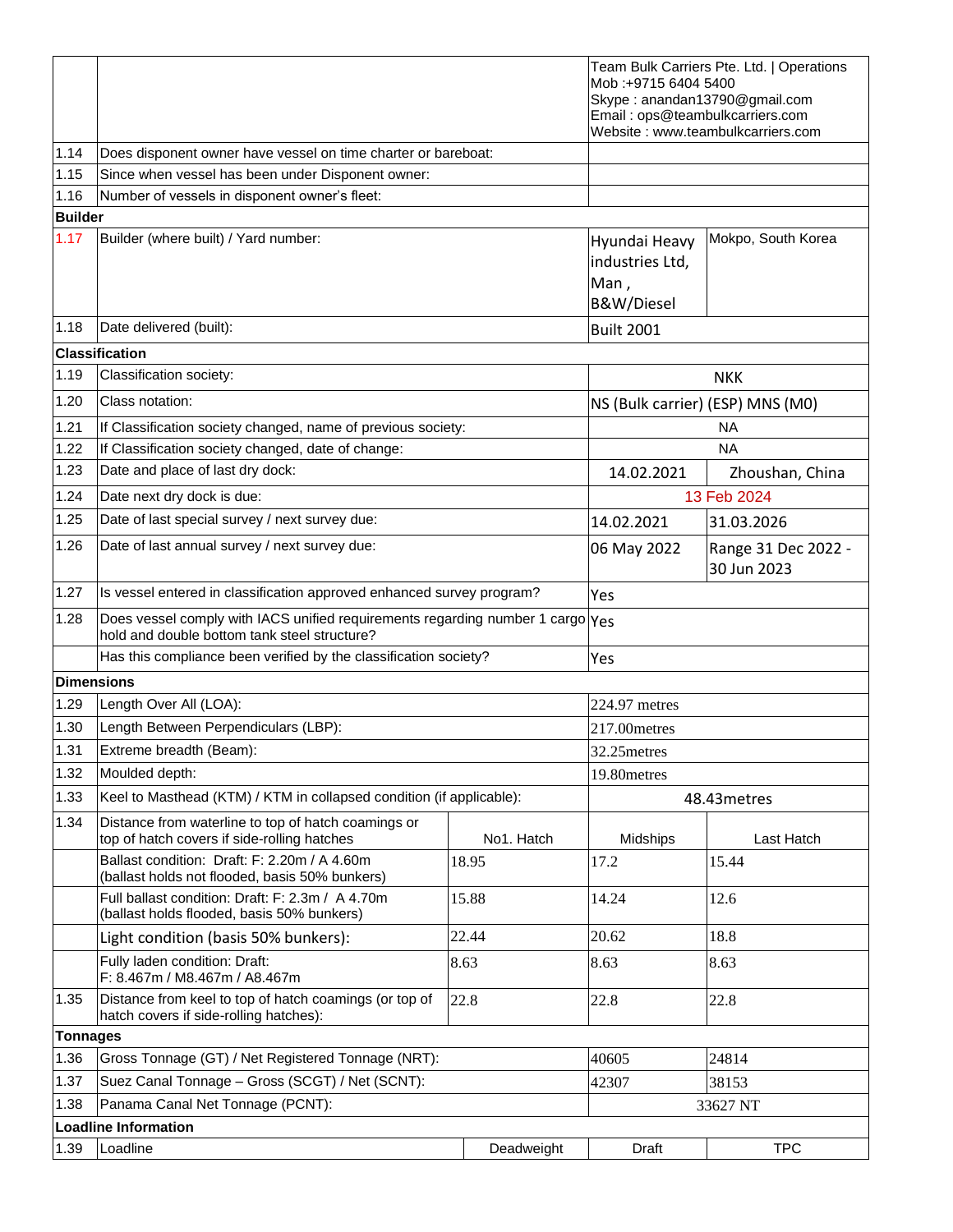|                       | Summer:                                                                                                                                        |                                                                                   |                       | 75228.3      | 14.167                           | 67.975                                                          |  |
|-----------------------|------------------------------------------------------------------------------------------------------------------------------------------------|-----------------------------------------------------------------------------------|-----------------------|--------------|----------------------------------|-----------------------------------------------------------------|--|
|                       | Winter:                                                                                                                                        |                                                                                   |                       | 73222.3      | 13.872                           | 67.855                                                          |  |
|                       |                                                                                                                                                | Winter North Atlantic:                                                            |                       |              |                                  |                                                                 |  |
|                       |                                                                                                                                                | Fresh water:                                                                      |                       | 75228.5      | 14.486                           | 67.974                                                          |  |
|                       | Tropical:                                                                                                                                      |                                                                                   |                       | 77233.3      | 14.462                           | 68.090                                                          |  |
|                       | Tropical fresh water:                                                                                                                          |                                                                                   |                       | 77188.6      | 14.781                           | 68.190                                                          |  |
|                       |                                                                                                                                                | Full Ballast condition:<br>(ballast holds not flooded, basis 50% bunkers) (about) |                       | 49504.5      | 8.561                            | 62.31                                                           |  |
|                       |                                                                                                                                                | Lightship: 11491                                                                  | Displacement: 3256.92 |              |                                  |                                                                 |  |
|                       |                                                                                                                                                | FWA at summer draft:                                                              |                       |              | 313mm                            |                                                                 |  |
|                       |                                                                                                                                                | TPC on summer draft                                                               |                       |              |                                  | 67.975mt                                                        |  |
| Is vessel fitted for: |                                                                                                                                                |                                                                                   |                       |              |                                  |                                                                 |  |
| 1.40                  |                                                                                                                                                | Transit of Panama Canal?                                                          |                       |              |                                  | Yes                                                             |  |
|                       |                                                                                                                                                | If yes, state deadweight all told on 39ft 6in / 12.039m (SG 0.9954):              |                       |              |                                  | 59133                                                           |  |
|                       |                                                                                                                                                | If yes, is Panama deadweight all told affected by vessel's bilge turn radius?     |                       |              | N <sub>o</sub>                   |                                                                 |  |
| 1.41                  |                                                                                                                                                | <b>Transit of Suez Canal?</b>                                                     |                       |              |                                  | Yes - ONLY one mooring boat can be kept                         |  |
|                       |                                                                                                                                                |                                                                                   |                       |              | hanging on the vessel            |                                                                 |  |
| 1.42                  |                                                                                                                                                | Transit of St. Lawrence Seaway?                                                   |                       |              | No                               |                                                                 |  |
|                       |                                                                                                                                                | If yes, state deadweight all told on 26ft / 7.92m fresh water:                    |                       |              |                                  |                                                                 |  |
|                       |                                                                                                                                                | <b>Recent Operational History</b>                                                 |                       |              |                                  |                                                                 |  |
| 1.43                  | Has vessel been involved in a pollution, grounding, serious casualty or<br>collision incident during the past 12 months? If yes, give details: |                                                                                   |                       |              |                                  | Pollution: No<br>Grounding: No<br>Casualty: No<br>Collision: No |  |
| 1.44                  | Voyage History: NO VOYAGE UNDERTAKEN UNDER NEW OWNERS.                                                                                         |                                                                                   |                       |              |                                  |                                                                 |  |
|                       |                                                                                                                                                | Voy# Charterer                                                                    | Cargo                 |              | Load-Discharge Ports             |                                                                 |  |
|                       |                                                                                                                                                | Team Bulk Carriers Pte. Ltd. (SUB<br>CHARTERER-ULTRABULK                          | Coal                  |              | Maputo - ECI                     |                                                                 |  |
|                       |                                                                                                                                                | Team Bulk Carriers Pte. Ltd. (SUB<br>CHARTERER-ULTRABULK                          | Coal                  |              | Paradip - Karaikal               |                                                                 |  |
|                       |                                                                                                                                                | Team Bulk Carriers Pte. Ltd. (SUB<br>CHARTERER-ULTRABULK                          | Coal                  |              |                                  | Tanjung Kampeh - Paradip                                        |  |
|                       |                                                                                                                                                | Team Bulk Carriers Pte. Ltd. (SUB<br>CHARTERER-ULTRABULK                          |                       |              |                                  |                                                                 |  |
|                       |                                                                                                                                                | Team Bulk Carriers Pte. Ltd. (SUB SALT<br>CHARTERER-ULTRABULK)                    |                       |              |                                  | KANDLA, INDIA - MAILIAO, TAIWAN                                 |  |
|                       |                                                                                                                                                | Team Bulk Carriers Pte. Ltd. (SUB COAL<br>CHARTERER-LSS)                          |                       |              | MORMUGAO, INDIA                  | TANJUNG KAMPEH, INDONESIA -                                     |  |
|                       |                                                                                                                                                | <b>BainBridge Navigation</b>                                                      | COAL                  |              | MUARA PANTAI, INDONESIA - ENNORE |                                                                 |  |
|                       |                                                                                                                                                | DA HUA INTERNATIONAL<br>SHIPPING CO., LTD                                         | COAL                  |              | <b>CHINA</b>                     | VOSTOCHNY, RUSSIA – CAOFEIDIAN,                                 |  |
|                       | COAL<br>DA HUA INTERNATIONAL<br>SHIPPING CO., LTD                                                                                              |                                                                                   |                       | <b>CHINA</b> | VOSTOCHNY, RUSSIA – BAYUQUAN,    |                                                                 |  |
|                       |                                                                                                                                                | GNS SEOUL CO., LTD                                                                | COAL                  |              | KOREA.                           | TABONEO, INDONESIA / YEOSU, SOUTH                               |  |
|                       |                                                                                                                                                | AS KLAVENESS CHARTERING                                                           | <b>CHROME ORE</b>     |              | JINGJIANG, CHINA                 | DURBAN SOUTH, AFRICA/MAPUTO,<br>MOSAMBIQUE, XINGANG, CHINA/     |  |
| 1.45                  |                                                                                                                                                | Specify the security level at which the ship is currently operating (ISSC):       |                       |              |                                  | LEVEL-1                                                         |  |

| ın<br>IZ. | ΊΟΝ<br>ЛF<br>ю<br>∼ | <b>Issued</b> | -201<br>Annual<br>аэ | xpires |
|-----------|---------------------|---------------|----------------------|--------|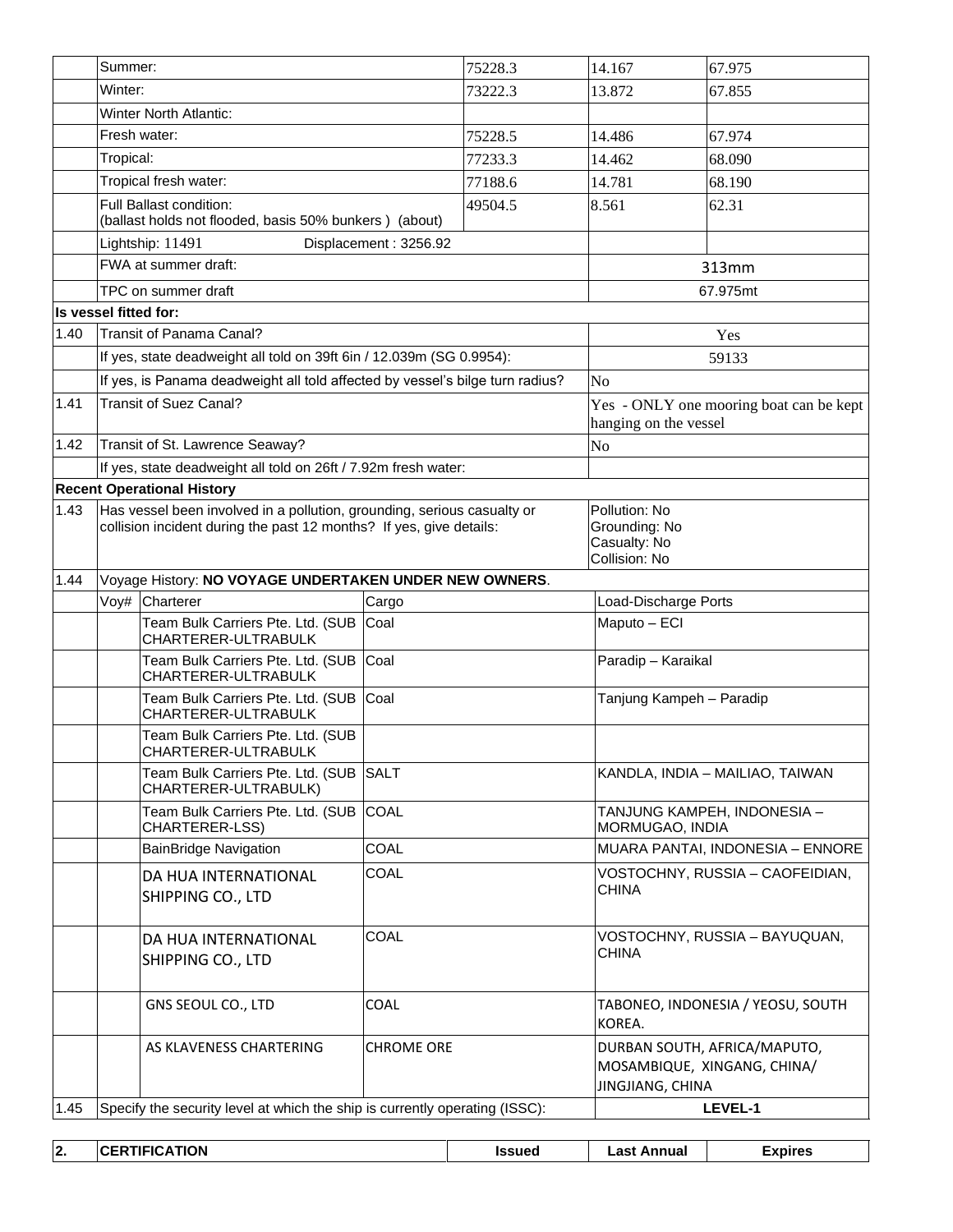| 2.1  | Safety Equipment Certificate:                                                            | <b>NKK</b>  | 14.02.2021 | 31.03.2026  |
|------|------------------------------------------------------------------------------------------|-------------|------------|-------------|
| 2.2  | Safety Radio Certificate:                                                                | <b>NKK</b>  | 14.02.2021 | 31.03.2026  |
| 2.3  | <b>Safety Construction Certificate:</b>                                                  | <b>NKK</b>  | 14.02.2021 | 131.03.2026 |
| 2.4  | Loadline Certificate:                                                                    | <b>NKK</b>  | 14.02.2021 | 31.03.2026  |
| 2.5  | Safety Management Certificate (SMC):                                                     | <b>NKK</b>  | 22.05.2020 | 03.10.2022  |
| 2.6  | Document of Compliance (DOC):                                                            |             | 28.11.2019 | 106.12.2024 |
| 2.7  | Cargo Gear survey:                                                                       | <b>NA</b>   |            |             |
| 2.8  | Cargo securing manual:                                                                   | <b>NKK</b>  |            |             |
| 2.9  | International Oil Pollution Prevention Certificate<br>$(IOPPC)$ :                        | <b>NKK</b>  | 22.05.2020 | 15.08.2022  |
| 2.10 | Ship Sanitation Control (SSCC) / Ship Sanitation<br>Control Exemption (SSCE) Certificate | GOA, INDIA  | 31.03.2022 | 130.09.2022 |
| 2.11 | USCG COFR:                                                                               | <b>USCG</b> | 27.05.2020 | 27.05.2023  |
| 2.12 | International Ship Security Certificate (ISSC):                                          | <b>NKK</b>  | 21.05.2020 | 03.10.2022  |

| l3. | <b>ICREW MANAGEMENT</b>                      |                       |  |  |  |
|-----|----------------------------------------------|-----------------------|--|--|--|
| 3.1 | Number of Officers: (including Master)       | ۱q                    |  |  |  |
| 3.2 | Number of crew:                              | 12                    |  |  |  |
| 3.3 | Name and nationality of Master:              | Capt. Rahman / INDIAN |  |  |  |
| 3.4 | Nationality of Officers:                     | Indian                |  |  |  |
| 3.5 | Nationality of crew:                         | Indian                |  |  |  |
| 3.6 | What is the common working language onboard: | English               |  |  |  |
| 3.7 | Do officers speak and understand English?    | <b>Yes</b>            |  |  |  |

| 14.  | <b>ISAFETY MANAGEMENT</b>                                            |                              |            |  |  |
|------|----------------------------------------------------------------------|------------------------------|------------|--|--|
| 14.1 | Ils the vessel ISM certified?                                        | <b>IYES</b>                  |            |  |  |
| 4.2  | Document of Compliance (DOC) certificate number / issuing authority: | DBA0/ATE/201901127213<br>216 | BV         |  |  |
| 4.3  | Safety Management (SMC) certificate number / issuing authority:      | l17HO-2187SMC                | <b>NKK</b> |  |  |
|      | State outstanding recommendations, if any:                           | <b>NO</b>                    |            |  |  |
| 4.4  | Is the vessel operated under a Quality Management System?            |                              |            |  |  |
|      | If Yes, what type of system (ISO9002 or IMO Resolution A.741(18)):   | <b>NA</b>                    |            |  |  |

| 5.           | <b>CARGO ARRANGEMENTS</b>                              |                               |                                  |  |  |  |
|--------------|--------------------------------------------------------|-------------------------------|----------------------------------|--|--|--|
| <b>Holds</b> |                                                        |                               |                                  |  |  |  |
| 5.1          | Number of holds:                                       | 7 HOLDS                       |                                  |  |  |  |
| 5.2          | Hold dimensions: L x B x H                             |                               |                                  |  |  |  |
|              | <b>HOLD NO 1</b>                                       |                               | L 23.0, B Fwd14.0 and B Aft 20.0 |  |  |  |
|              | <b>HOLD NO 2</b>                                       | L 23.0, B21.0                 |                                  |  |  |  |
|              | <b>HOLD NO 3</b>                                       | L 23.0, B21.0                 |                                  |  |  |  |
|              | <b>HOLD NO 4</b>                                       | L 23.0, B21.0                 |                                  |  |  |  |
|              | <b>HOLD NO 5</b>                                       | L 23.0, B21.0                 |                                  |  |  |  |
|              | <b>HOLD NO 6</b>                                       | L 23.0, B21.0                 |                                  |  |  |  |
|              | <b>HOLD NO 7</b>                                       | L 23.0, B Fwd20.0, B Aft 18.0 |                                  |  |  |  |
| 5.3          | Are vessel's holds clear and free of any obstructions? |                               | <b>YES</b>                       |  |  |  |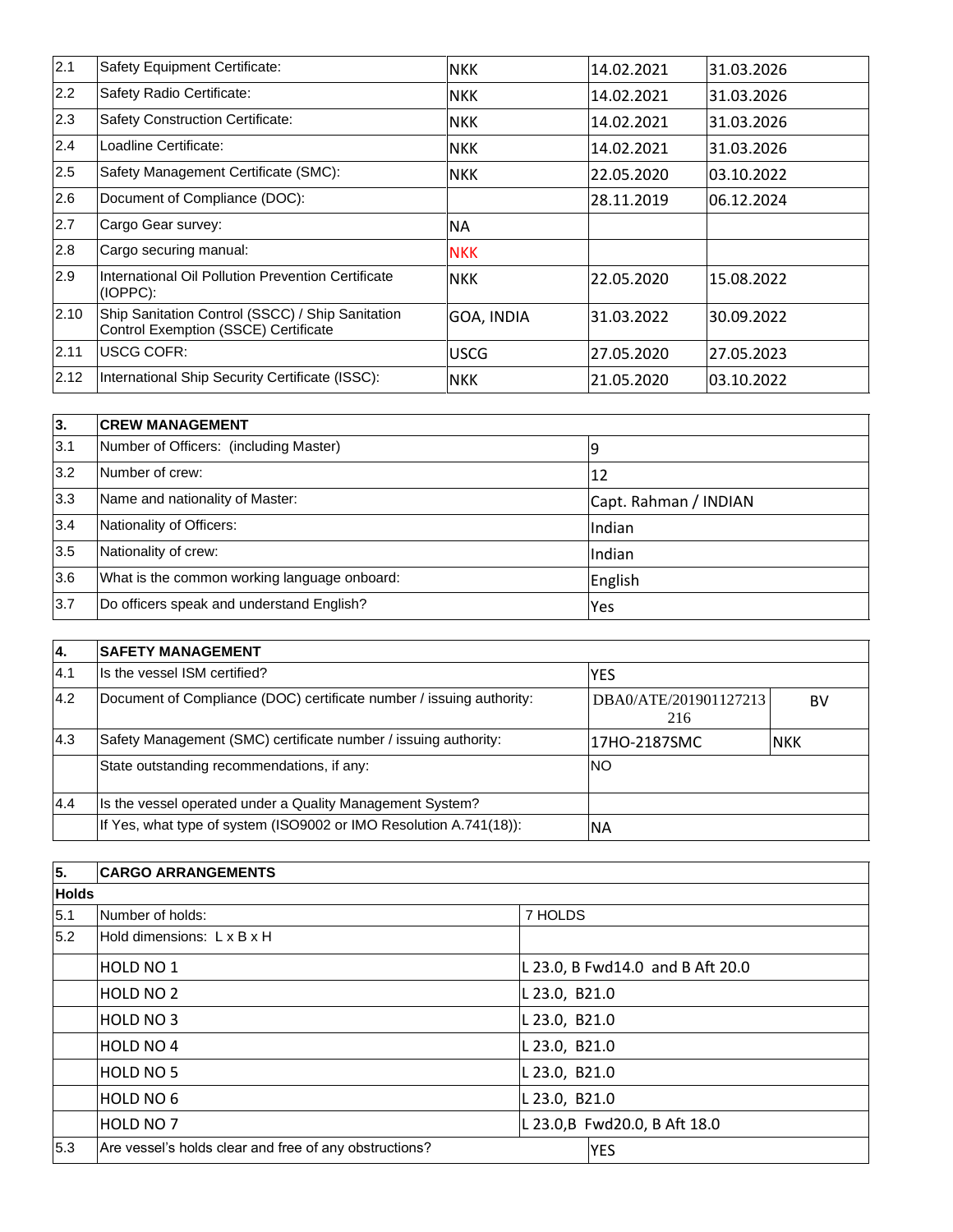| 5.4  | Capacity, by hold, excluding wing/topside tanks but including hatchways:                                                                                                                                                                                                     | Grain-CBM                                                       | Bale-CBM                                                                                                                        |
|------|------------------------------------------------------------------------------------------------------------------------------------------------------------------------------------------------------------------------------------------------------------------------------|-----------------------------------------------------------------|---------------------------------------------------------------------------------------------------------------------------------|
|      | HOLD NO 1                                                                                                                                                                                                                                                                    | 11727.2                                                         | 11140.84                                                                                                                        |
|      | HOLD NO <sub>2</sub>                                                                                                                                                                                                                                                         | 13255.7                                                         | 12592.915                                                                                                                       |
|      | HOLD NO 3                                                                                                                                                                                                                                                                    | 13302.9                                                         | 12637.756                                                                                                                       |
|      | HOLD NO 4                                                                                                                                                                                                                                                                    | 12676.3                                                         | 12042.484                                                                                                                       |
|      | HOLD NO 5                                                                                                                                                                                                                                                                    | 13302.9                                                         | 12637.756                                                                                                                       |
|      | HOLD NO 6                                                                                                                                                                                                                                                                    | 13243.1                                                         | 12580.944                                                                                                                       |
|      | HOLD NO 7                                                                                                                                                                                                                                                                    | 12581.9                                                         | 11952.806                                                                                                                       |
|      |                                                                                                                                                                                                                                                                              | Total: 90090.0                                                  | 85585.6                                                                                                                         |
| 5.5  | Is vessel strengthened for the carriage of heavy cargoes?                                                                                                                                                                                                                    |                                                                 | <b>YES</b>                                                                                                                      |
| 5.6  | If yes, state which holds may be left empty:                                                                                                                                                                                                                                 | regulation 14                                                   | 2, 4 and 6, (But SOLAS Chapter XII and<br>States that more than 10years of age - will<br>not be allowed to load alternate hold) |
| 5.7  | Is tanktop steel suitable for grab discharge?                                                                                                                                                                                                                                |                                                                 | <b>YES</b>                                                                                                                      |
| 5.8  | State whether bulkhead corrugations are vertical or horizontal:                                                                                                                                                                                                              | Vertical                                                        |                                                                                                                                 |
| 5.9  | Tanktop strength:                                                                                                                                                                                                                                                            | C/Holds $1,3,5,7 - 27.00$ , t/m2<br>C/Holds 2,4,6 - 19.00 mt/m2 |                                                                                                                                 |
| 5.10 | Are holds CO2 fitted?                                                                                                                                                                                                                                                        | No                                                              |                                                                                                                                 |
| 5.11 | Are holds fitted with smoke detection system?                                                                                                                                                                                                                                | No                                                              |                                                                                                                                 |
| 5.12 | Is vessel fitted with Australian type approved holds ladders?                                                                                                                                                                                                                | Yes                                                             |                                                                                                                                 |
| 5.13 | Has vessel a functioning class certified loadmaster/loadicator or similar<br>calculator?                                                                                                                                                                                     | Yes - Loadicator                                                |                                                                                                                                 |
| 5.14 | Are holds hoppered at:                                                                                                                                                                                                                                                       |                                                                 |                                                                                                                                 |
|      | HOLD SIDE YES                                                                                                                                                                                                                                                                |                                                                 |                                                                                                                                 |
|      | Forward bulkhead? No                                                                                                                                                                                                                                                         |                                                                 |                                                                                                                                 |
|      | Aft bulkhead? No                                                                                                                                                                                                                                                             |                                                                 |                                                                                                                                 |
| 5.15 | Can vessel's holds be described as box shaped?                                                                                                                                                                                                                               | No                                                              |                                                                                                                                 |
| 5.16 | Measurement of any tank slopes/hoppering:<br>(height and distance from vessel's side at tank top)                                                                                                                                                                            | Height-4435mm/Dist-4435mm<br>(Midship part of ship)             |                                                                                                                                 |
| 5.17 | Flat floor measurement of cargo holds at tank top: L x W                                                                                                                                                                                                                     | H1:L23.0/B20.0aft,14.0fwd<br>H2:2-6:L23.0/B21.0                 |                                                                                                                                 |
|      |                                                                                                                                                                                                                                                                              | H7:L23.0/B18.0aft,20.0fwd                                       |                                                                                                                                 |
| 5.18 | Are vessel's holds electrically ventilated?                                                                                                                                                                                                                                  | No                                                              |                                                                                                                                 |
| 5.19 | If yes, state number of air-changes per hour basis empty holds:<br>Type of hold paint:                                                                                                                                                                                       |                                                                 |                                                                                                                                 |
| 5.20 | Is vessel fitted for carriage of grain in accordance with chapter V1 of SOLAS<br>1974 and amendments without requiring bagging, strapping and securing<br>when loading a full cargo (deadweight) of heavy grain in bulk (stowage factor<br>42 cu. Feet) with ends untrimmed? | Epoxy<br>Yes                                                    |                                                                                                                                 |
| 5.21 | Is the vessel fitted with A60 Steel Bulkhead?                                                                                                                                                                                                                                | Yes                                                             |                                                                                                                                 |
|      | <b>Deck and Hatches</b>                                                                                                                                                                                                                                                      |                                                                 |                                                                                                                                 |
| 5.22 | Number of hatches:                                                                                                                                                                                                                                                           | 7                                                               |                                                                                                                                 |
| 5.23 | Make and type of hatch covers:                                                                                                                                                                                                                                               |                                                                 | MACOR NEPTUNE, Side Rolling Steel                                                                                               |
| 5.24 | Hatch dimensions: (Length X Breadth)                                                                                                                                                                                                                                         | HOLD NO 1 L 15.12, B 12.0                                       |                                                                                                                                 |
|      |                                                                                                                                                                                                                                                                              | HOLD NO 2 L 15.12, B 15.0                                       |                                                                                                                                 |
|      |                                                                                                                                                                                                                                                                              | HOLD NO 3 L 15.12, B 15.0                                       |                                                                                                                                 |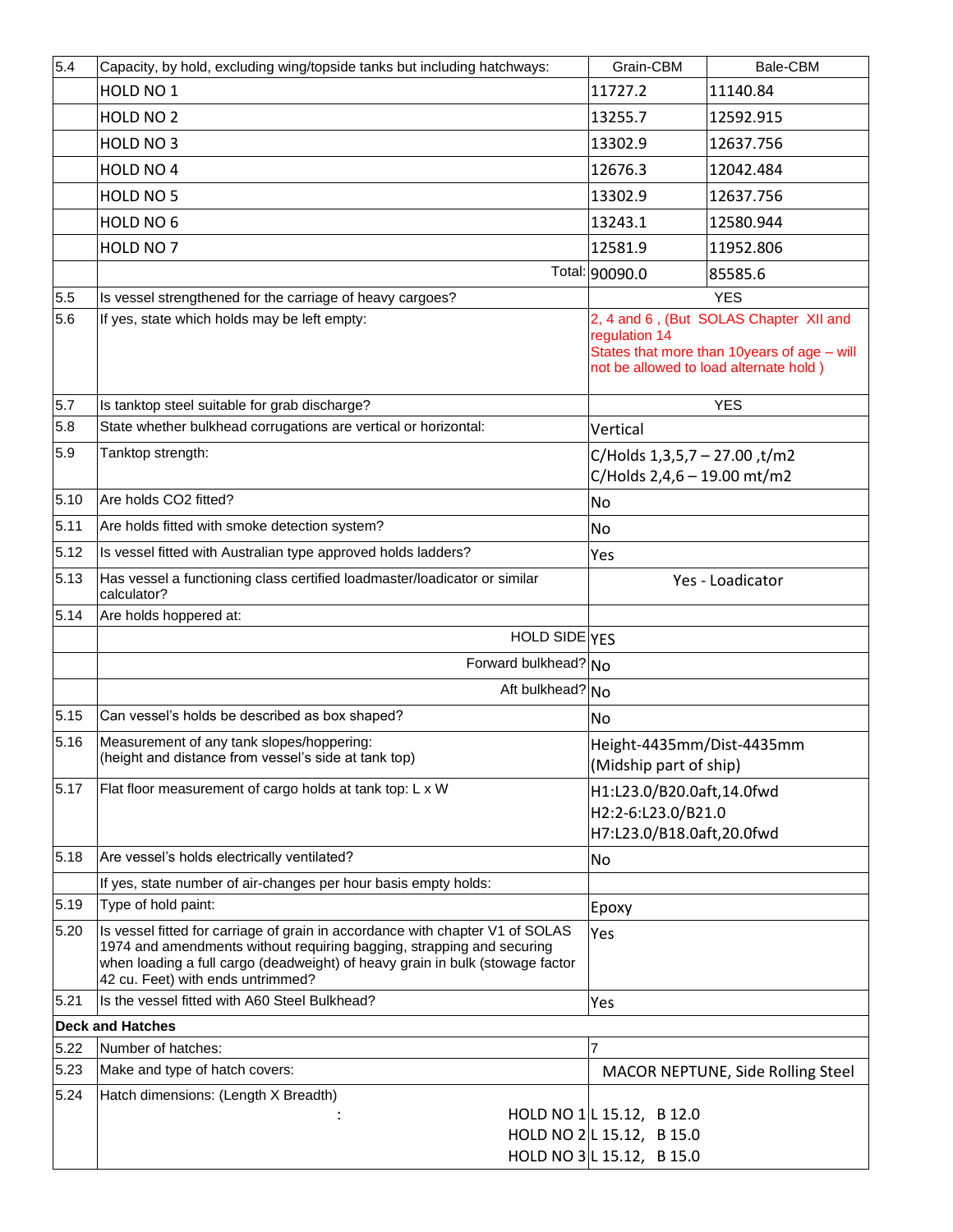|                |                                                                                                                                                                     | HOLD NO 4 L 15.12, B 15.0               |
|----------------|---------------------------------------------------------------------------------------------------------------------------------------------------------------------|-----------------------------------------|
|                |                                                                                                                                                                     | HOLD NO 5 L 15.12, B 15.0               |
|                |                                                                                                                                                                     | HOLD No 6 L 15.12, B 15.0               |
|                |                                                                                                                                                                     | HOLD No 7 L 15.12, B 15.0               |
| 5.25           | Hatch span (distance from front of forward hatch#1 to aft of rear hatch#7):                                                                                         | 166m                                    |
| 5.26           | Strength of hatch covers:                                                                                                                                           |                                         |
|                |                                                                                                                                                                     | HOLD NO $1 1.72$ mt / m2                |
|                |                                                                                                                                                                     | HOLD NO $2 1.72$ mt / m2                |
|                |                                                                                                                                                                     | HOLD NO $3 1.72$ mt /m2                 |
|                |                                                                                                                                                                     | HOLD NO 4 $1.72$ mt /m2                 |
|                |                                                                                                                                                                     | HOLD NO 5 $1.72$ mt /m2                 |
|                |                                                                                                                                                                     | HOLD No $6$ 1.72 mt /m2                 |
|                |                                                                                                                                                                     | HOLD No 7 1.72 mt /m2                   |
| 5.27           | Number, diameter and location of cement holes                                                                                                                       | None                                    |
| 5.28           | Distance from ship's rail to near and far edge of hatch covers/coaming near<br>and far (Please advise the minimum width clear of any obstruction for each<br>hold): | 8.6 m / 23.6 m                          |
| 5.29           | Distance from bow to fore of 1 <sup>st</sup> hold opening:                                                                                                          | 16.0 <sub>m</sub>                       |
| 5.30           | Distance from stern to aft of last hold opening:                                                                                                                    | 43 m                                    |
| 5.31           | State deck strength:                                                                                                                                                | 1.8t/m2                                 |
| <b>Ballast</b> |                                                                                                                                                                     |                                         |
| 5.32           | Capacity of ballast tanks (100%):                                                                                                                                   | FPT 1547.9 m3                           |
|                |                                                                                                                                                                     | No 1 DB & TST P 1184.8 S 1184.8         |
|                |                                                                                                                                                                     | No 2 DB & TST P 2935.1 S 2935.1         |
|                |                                                                                                                                                                     | No 3 DB & TST P 2955.6 S 2955.6         |
|                |                                                                                                                                                                     | No 4 DB & TST P 2445.9 S 2807.8         |
|                |                                                                                                                                                                     | C/H Washing Tk P 364.3                  |
|                |                                                                                                                                                                     | Aft Pk 876.9                            |
| 5.33           | Ballast holds capacity, state which hold(s):                                                                                                                        | 12676.3 m3 / No 4 Hold                  |
| 5.34           | Vessel's ballasting time / rate of ballasting / Vessel's deballasting time / rate of                                                                                | 24 Hrs / 1000m <sup>3</sup>             |
| 5.35           | deballasting                                                                                                                                                        | 30Hrs / 800m <sup>3</sup>               |
| 5.36           | Unpumpable quantity:                                                                                                                                                | ABT 200 m3 (WOG) - May increase if      |
|                |                                                                                                                                                                     | fast loading port and if any trim       |
|                |                                                                                                                                                                     | restriction imposed by Port regulations |
|                |                                                                                                                                                                     | during loading.                         |

| 6.   | CARGO GEAR (ONLY TO BE COMPLETED IF APPLICABLE)                                                                         |                            |  |  |  |
|------|-------------------------------------------------------------------------------------------------------------------------|----------------------------|--|--|--|
| 6.1  | If geared state make and type:                                                                                          | NA (Gearless Bulk Carrier) |  |  |  |
| 6.2  | Number/location of derricks / cranes:                                                                                   | <b>NA</b>                  |  |  |  |
| 6.3  | Maximum outreach of gear beyond ships rail                                                                              | <b>NA</b>                  |  |  |  |
| 6.4  | Maximum outreach of gear beyond ships rail with maximum cargo lift on hook: $N_A$                                       |                            |  |  |  |
| 6.5  | If gantry cranes/horizontal slewing cranes - state minimum clearance distance NA<br>crane hook to top of hatch coaming: |                            |  |  |  |
| 6.6  | Time needed for full cycle with maximum cargo lift on hook:                                                             | <b>NA</b>                  |  |  |  |
| 6.7  | Hoisting time of gear: (Load / Metres Minutes)<br>Hook<br>Grab                                                          | <b>NA</b>                  |  |  |  |
| 6.8  | Luffing time of gear:                                                                                                   | <b>NA</b>                  |  |  |  |
| 6.9  | Slewing time of gear:                                                                                                   | <b>NA</b>                  |  |  |  |
| 6.10 | Is gear combinable for heavy lift?                                                                                      | <b>NA</b>                  |  |  |  |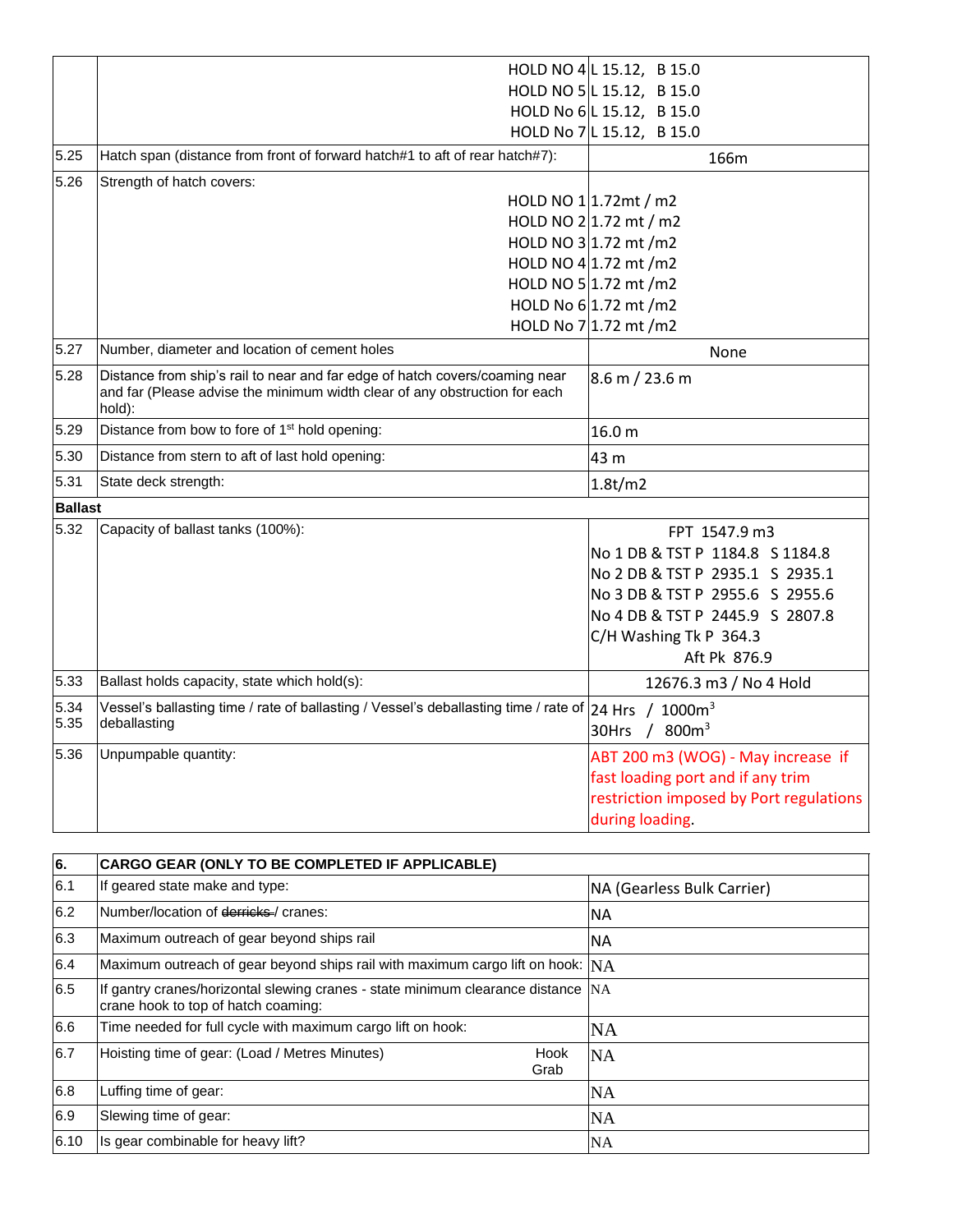| 6.11 | Are winches electro-hydraulic?                                                                                 |                              | NA                      |           |  |
|------|----------------------------------------------------------------------------------------------------------------|------------------------------|-------------------------|-----------|--|
| 6.12 | If vessel has grabs on board - state:                                                                          |                              | NA.                     |           |  |
|      |                                                                                                                | Type:NA                      |                         |           |  |
|      |                                                                                                                | Weight: NA                   |                         |           |  |
|      |                                                                                                                | Lifting Capacity: NA         |                         |           |  |
|      |                                                                                                                | Power source of grabs: NA    |                         | <b>NA</b> |  |
|      |                                                                                                                | Location of power source: NA |                         |           |  |
| 6.13 | Does vessel have enough power to run 4 cranes and 4 shore grabs (if<br>applicable). If not pls state how many? |                              | <b>NA</b>               |           |  |
| 6.14 | Is vessel fitted with sufficient lights at each hatch for night work?                                          |                              | Portable Light Clusters |           |  |
| 6.15 | Is vessel logs fitted?                                                                                         |                              | <b>NA</b>               |           |  |
|      | If yes, state number, type and height of stanchions/sockets, if on board:                                      |                              | <b>NA</b>               |           |  |
| 6.16 | Is vessel log racks fitted?                                                                                    |                              | <b>NO</b>               |           |  |
| 6.17 | Timber Loadline (if applicable)                                                                                | Deadweight                   | <b>NA</b>               |           |  |
|      | Summer:                                                                                                        | <b>NA</b>                    | <b>NA</b>               |           |  |
|      | Winter:                                                                                                        | <b>NA</b>                    | <b>NA</b>               |           |  |
|      | <b>Winter North Atlantic:</b>                                                                                  | <b>NA</b>                    | <b>NA</b>               |           |  |
|      | Fresh water:                                                                                                   | <b>NA</b>                    | <b>NA</b>               |           |  |
|      | Tropical:                                                                                                      | <b>NA</b>                    | <b>NA</b>               |           |  |
|      | Tropical fresh water:                                                                                          | NA                           | <b>NA</b>               |           |  |

| 7.  |                                                                                                               |           |           |  |
|-----|---------------------------------------------------------------------------------------------------------------|-----------|-----------|--|
| 7.1 | Capacity in direct stow of TEU/FEU basis empty tanks:                                                         | NA.       | NA.       |  |
|     | Capacity in direct stow of TEU/FEU basis full tanks:                                                          | NA.       | NA.       |  |
| 7.2 | Are all containers within reach of vessel's gear?                                                             | <b>NA</b> |           |  |
| 7.3 | If no, state self sustained capacity:                                                                         | <b>NA</b> |           |  |
| 7.4 | If vessel fitted with all permanent and loose fittings/lashing materials for above<br>number of TEU/FEU?      | <b>NA</b> |           |  |
| 7.5 | Is vessel fitted with recessed holes/shoes on tanktop and container shoes on<br>weatherdeck and hatch covers? |           | <b>NA</b> |  |
| 7.6 | Advise stack weights and number of tiers on/under deck per TEU:                                               |           | <b>NA</b> |  |
|     | Advise stack weights and number of tiers on/under deck per FEU:                                               |           | <b>NA</b> |  |
| 7.7 | Has vessel a container spreader on board?                                                                     |           | <b>NA</b> |  |
| 7.8 | Number and type of reefer plugs:                                                                              |           | <b>NA</b> |  |

| 8.   | <b>ENGINE ROOM, SPEED AND CONSUMPTION</b>                                                                                                     |  |                                       |      |  |
|------|-----------------------------------------------------------------------------------------------------------------------------------------------|--|---------------------------------------|------|--|
| 8.1  | Is vessel fitted with a shaft generator?                                                                                                      |  | Yes                                   |      |  |
|      | <b>Engine Room</b>                                                                                                                            |  |                                       |      |  |
| 8.2  | Engine make/model and type:                                                                                                                   |  | Hyundai Heavy Industries Co., 6S60MC, |      |  |
| 8.3  | BHP / RPM of main engine at MCR:                                                                                                              |  | 15190BHP / 96<br>rpm                  | 100% |  |
| 8.4  | BHP / RPM of main engine at NCR (as % of MCR):                                                                                                |  | 12150 BHP /<br>89.1 rpm               | 80%  |  |
| 8.5  | <b>GENERATORS:</b>                                                                                                                            |  | HYUNDAI-MAN B&W 5L23/30               |      |  |
| Fuel |                                                                                                                                               |  |                                       |      |  |
| 8.5  | What type/viscosity of fuel is used for main propulsion:<br>Capacity (100%) of main engine bunker tanks (excluding unpumpables):<br>2011.5 m3 |  | VLSFO < 0.5 SULPHUR + LSMGO           |      |  |
|      |                                                                                                                                               |  |                                       |      |  |
| 8.6  | What type/viscosity of fuel is used in the generating plant:                                                                                  |  | 380 CSF                               |      |  |
|      | Capacity (100%) of aux engine(s) bunker tanks (excluding unpumpables):                                                                        |  | 607.4 m3                              |      |  |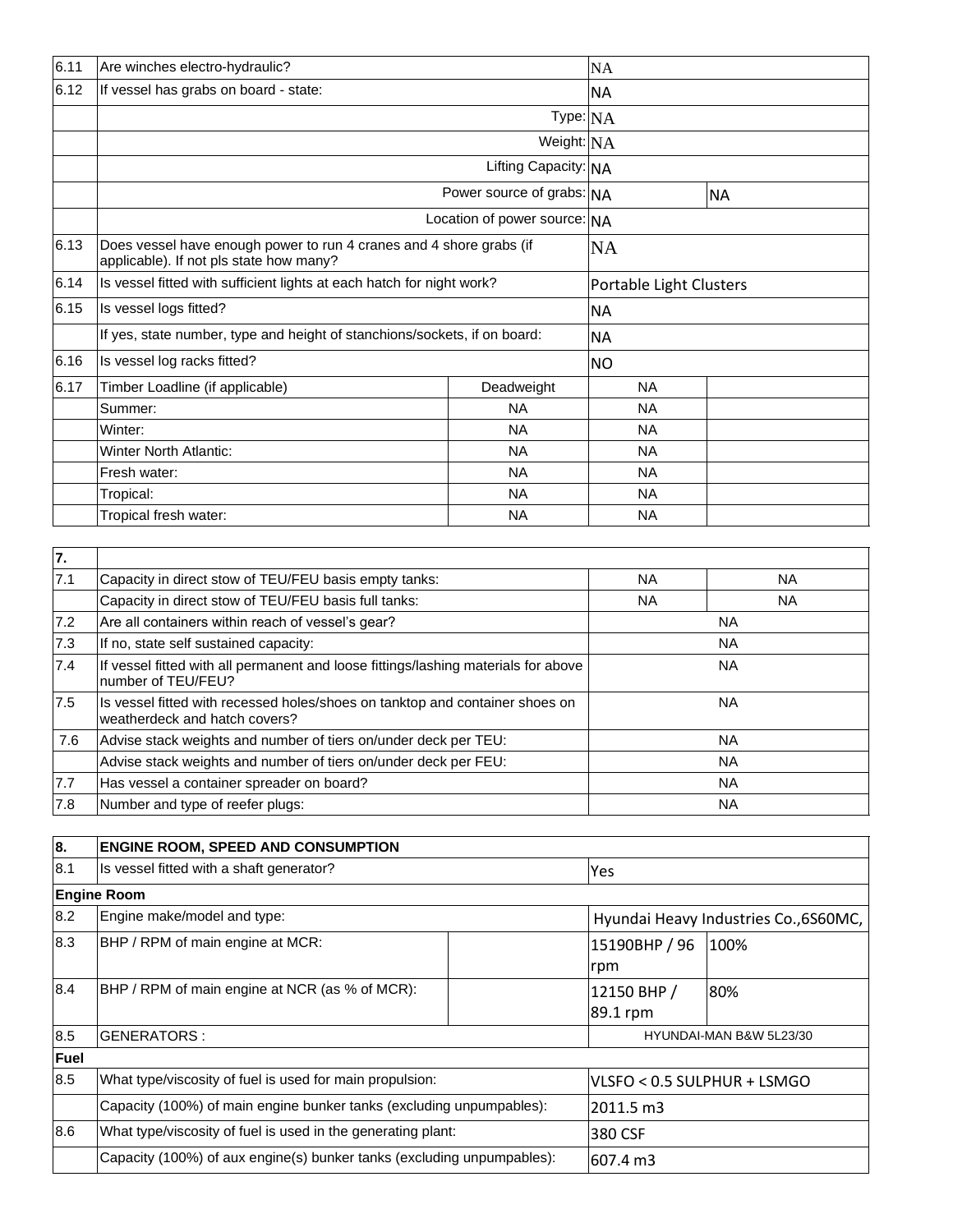| <b>Speed</b> |                              |                                 |
|--------------|------------------------------|---------------------------------|
| 8.7          | <b>Ballast: (Full Speed)</b> | 13.5 Knots on 34.0 Mtons        |
|              | Laden: (Full Speed)          | 13.0 Knots on 34.0Mtons         |
|              | <b>Ballast: (Eco Speed)</b>  | 13.0Knots on 26.0Mtons          |
|              | Laden:(Eco Speed)            | 12.3Knots on 26.6 Mtons         |
|              | <b>Consumptions</b>          |                                 |
| 8.8          | Passage                      |                                 |
|              | Ballast:                     | AS PER C/P<br><b>26MT</b>       |
|              | Laden:                       | AS PER C/P<br>26.6MT            |
| 8.9          | In Port                      | AS PER C/P<br>3.3MT             |
|              | Working:                     | <b>WORKING:</b><br>4.5MT/0.1 MT |
|              | Idle:                        | <b>IDLE:</b><br>3.3MT/0.1MT     |
|              | Other (specify):             |                                 |

| 9.             | <b>MISCELLANEOUS</b>                                                      |                                                 |  |  |
|----------------|---------------------------------------------------------------------------|-------------------------------------------------|--|--|
|                | <b>Communications and Electronics</b>                                     |                                                 |  |  |
| 9.1            | Call sign:                                                                | A7HD                                            |  |  |
| 9.2            | Vessel's INMARSAT - C number:                                             | TLX 446 600 025&446 600 026                     |  |  |
| 9.3            | Vessel's telephone number:                                                | V-sat Tel: +1 505 300 1019                      |  |  |
| 9.4            | Vessel's fax number:                                                      | NA,                                             |  |  |
| 9.5            | Vessel's email address:                                                   | shailalkhor@arkamarine.commbox.com              |  |  |
| 9.6            | Vessel's MMSI No. (Maritime Mobile Selective call Identity Code):         | 466209000                                       |  |  |
| 9.7            | Vessel's onboard electrical supply (V / Hz):                              | 220v / 60Hz                                     |  |  |
|                | <b>Constants/Fresh Water</b>                                              |                                                 |  |  |
| 9.8            | Constants excluding fresh water:                                          | 350 mt                                          |  |  |
| 9.9            | Daily freshwater consumption:                                             | $10$ mt (abt)                                   |  |  |
| 9.10           | Fresh water capacity:                                                     | 275.5 mt                                        |  |  |
| 9.11           | State daily production of evaporator:                                     | 16mt                                            |  |  |
| 9.12           | Normal fresh water reserve:                                               | 100 mt                                          |  |  |
|                | Insurance                                                                 |                                                 |  |  |
| 9.13           | P & I Club - Full style:                                                  | STEAMSHIP MUTUAL                                |  |  |
| 9.14           | P & I Club coverage:                                                      | AS PER RULES AND CERTIFICATE OF<br><b>ENTRY</b> |  |  |
| 9.15           | Where is the owners hull and machinery placed:                            | <b>Qatar General insurance</b>                  |  |  |
| 9.16           | Hull & Machinery insured value:                                           | USD 7.0 Million                                 |  |  |
| <b>Vetting</b> |                                                                           |                                                 |  |  |
| 9.17           | Is the vessel RIGHTSHIP approved:                                         | <b>YES</b>                                      |  |  |
| 9.18           | Date/Place of last RIGHTSHIP Inspection:                                  | 06.05.2021/ Vancouver, Canada                   |  |  |
|                | <b>Port State Control</b>                                                 |                                                 |  |  |
| 9.19           | Date and place of last Port State Control inspection:                     | 01.03.2022 / ENNORE, INDIA                      |  |  |
| 9.20           | Has the vessel been detained by Port State Control in the last 12 months? | <b>YES</b>                                      |  |  |